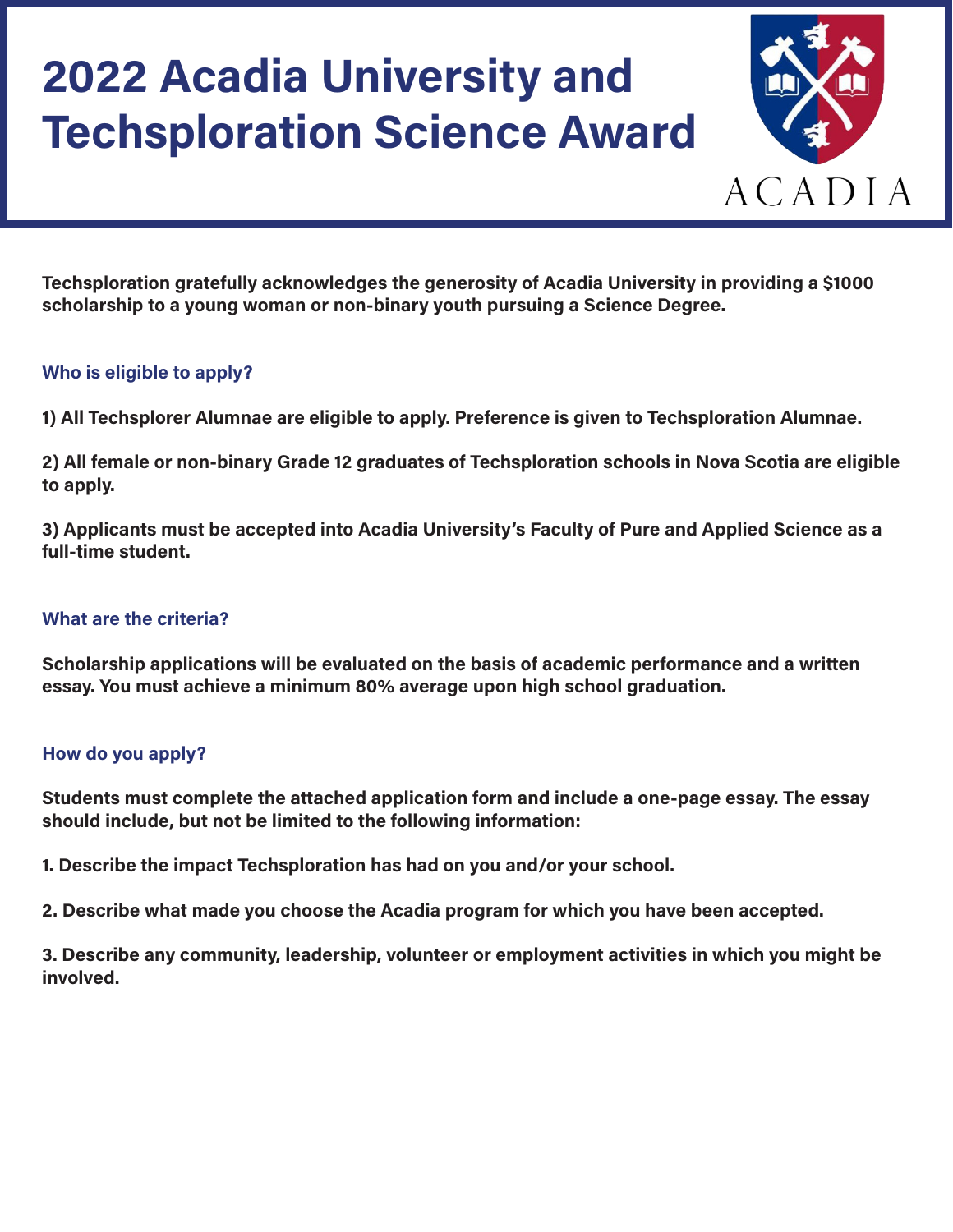

#### **Applicants must also submit:**

**• A transcript of your academic record** 

**• A letter of reference (preferably from an employer, volunteer organization, or a community member/leader) to briefly state the applicant's merits to receive the 2022 Acadia University and Techsploration Science Award. Endorsement from a parent/guardian or a teacher who has helped with the Techsploration program cannot be used.**

#### **What is the value?**

**The scholarship is valued at \$1000. The award will be applied directly to a student's tuition in two installments each year, the first in September and the second in January.** 

**Please visit the Acadia University website for other scholarship opportunities <http://financialaid.acadiau.ca/future-students.html>**

#### **When is the deadline?**

**Applications must be received by the Scholarship Committee by April 30, 2022. Incomplete applications will not be considered. Only successful candidates will be notified.** 

**Note: This award is not transferable.** 

#### **Contact:**

**Please contact Margaret Davidson at [margaret.davidson@techsploration.ca](mailto:margaret.davidson@techsploration.ca) should you have any questions regarding the application process.** 

**Applications can also be mailed to:** 

**Techsploration Unit 5A-800A Windmill Rd. Dartmouth, Nova Scotia B3B 1L1**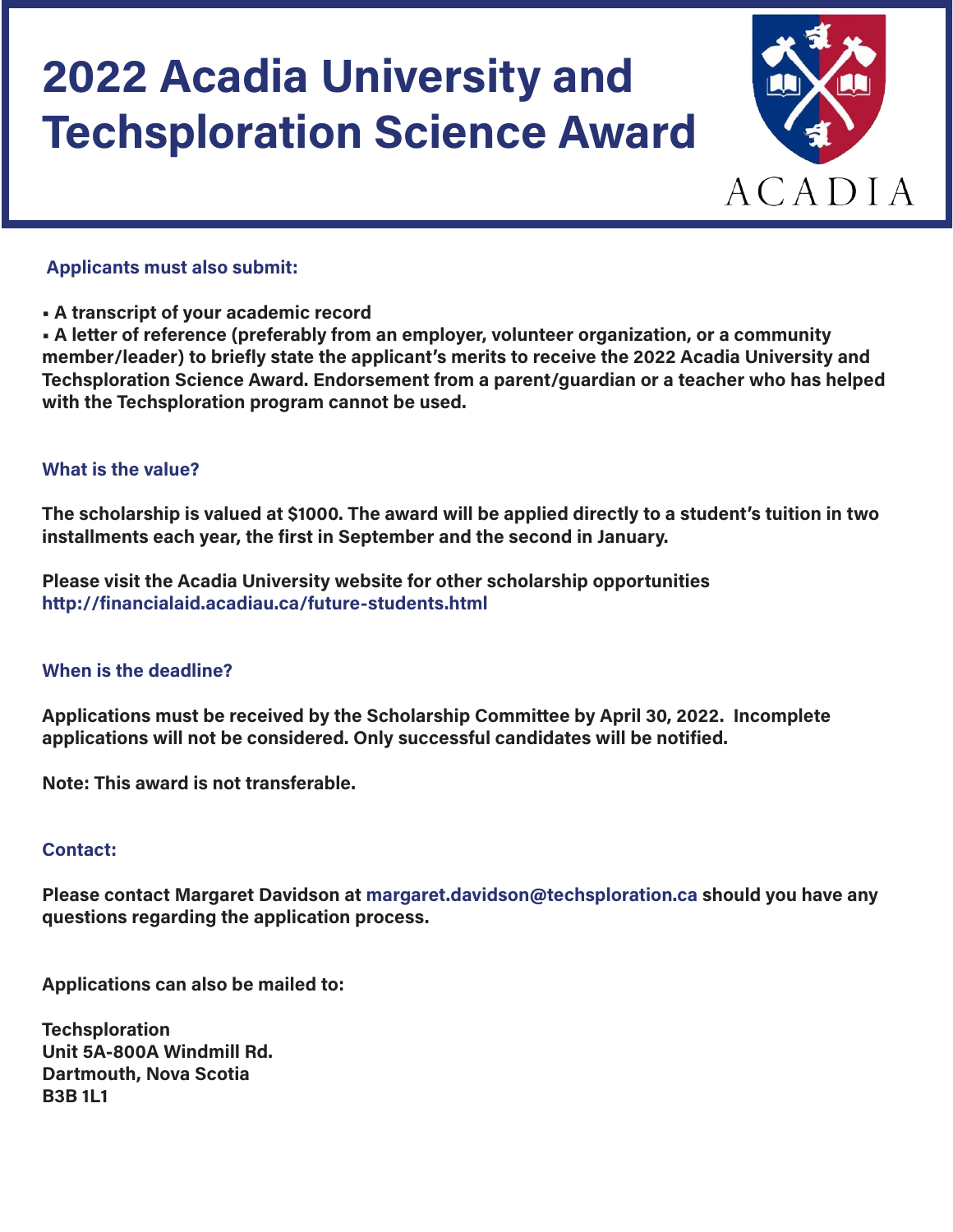

**1. Name in full: (first, middle & last)**

**2. Address**

**3. Phone**

**4. Email (personal, NOT school)**

**5. Date of Birth (MM / DD / YYYY)**

**6. Name of Techsploration School Attended**